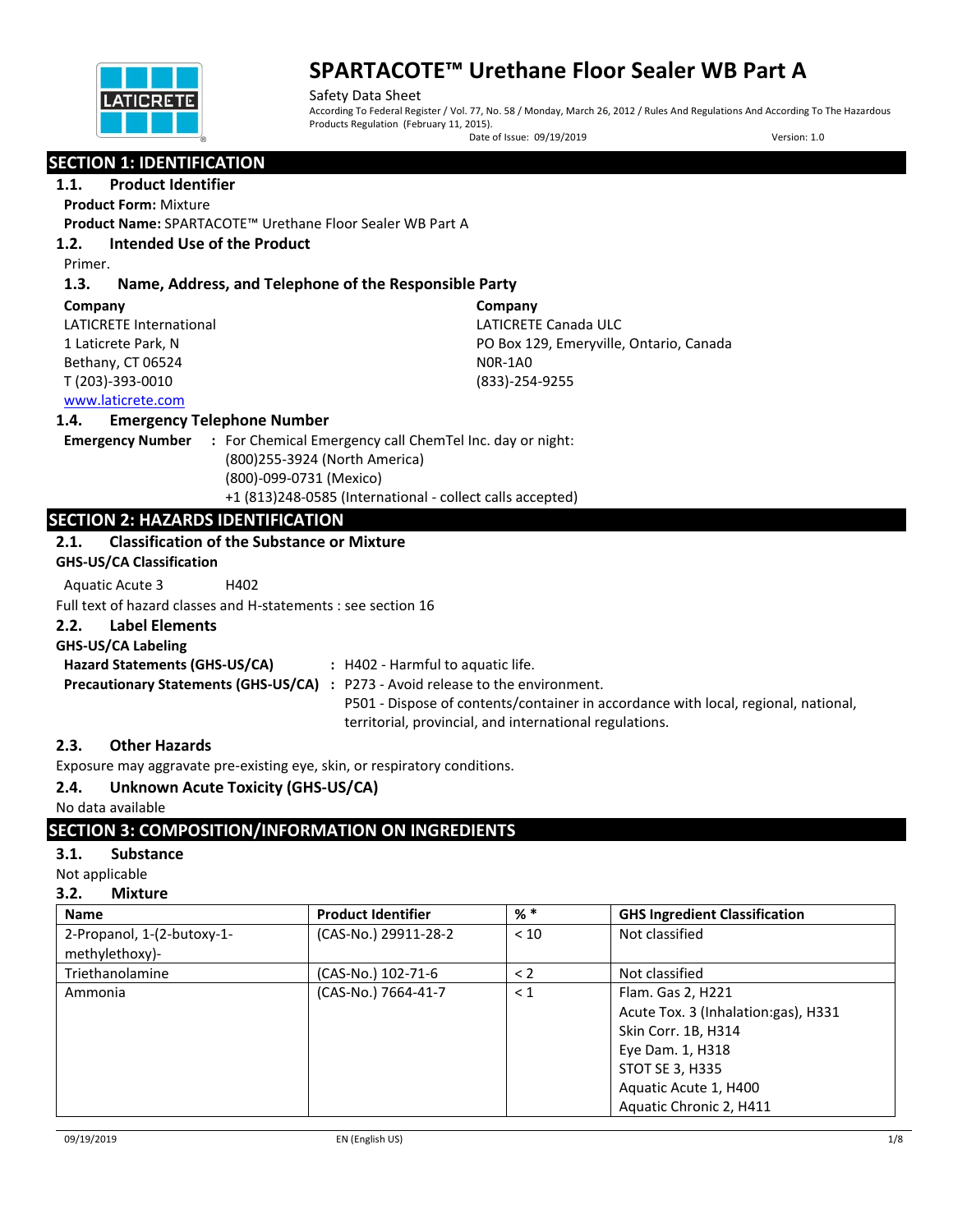Safety Data Sheet

According To Federal Register / Vol. 77, No. 58 / Monday, March 26, 2012 / Rules And Regulations And According To The Hazardous Products Regulation (February 11, 2015).

Full text of H-phrases: see section 16

\*Percentages are listed in weight by weight percentage (w/w%) for liquid and solid ingredients. Gas ingredients are listed in volume by volume percentage (v/v%).

## **SECTION 4: FIRST AID MEASURES**

## **4.1. Description of First-aid Measures**

**General:** Never give anything by mouth to an unconscious person. If you feel unwell, seek medical advice (show the label where possible).

**Inhalation:** When symptoms occur: go into open air and ventilate suspected area. Obtain medical attention if breathing difficulty persists.

**Skin Contact:** Remove contaminated clothing. Drench affected area with water for at least 5 minutes. Obtain medical attention if irritation develops or persists.

**Eye Contact:** Rinse cautiously with water for at least 5 minutes. Remove contact lenses, if present and easy to do. Continue rinsing. Obtain medical attention if irritation develops or persists.

**Ingestion:** Rinse mouth. Do NOT induce vomiting. Obtain medical attention.

#### **4.2. Most Important Symptoms and Effects Both Acute and Delayed**

**General:** Not expected to present a significant hazard under anticipated conditions of normal use.

**Inhalation:** Prolonged exposure may cause irritation.

**Skin Contact:** Prolonged exposure may cause skin irritation.

**Eye Contact:** May cause slight irritation to eyes.

**Ingestion:** Ingestion may cause adverse effects.

**Chronic Symptoms:** None expected under normal conditions of use.

#### **4.3. Indication of Any Immediate Medical Attention and Special Treatment Needed**

If exposed or concerned, get medical advice and attention. If medical advice is needed, have product container or label at hand.

### **SECTION 5: FIRE-FIGHTING MEASURES**

## **5.1. Extinguishing Media**

**Suitable Extinguishing Media:** Water spray, fog, carbon dioxide (CO2), alcohol-resistant foam, or dry chemical.

**Unsuitable Extinguishing Media:** Do not use a heavy water stream. Use of heavy stream of water may spread fire.

#### **5.2. Special Hazards Arising From the Substance or Mixture**

**Fire Hazard:** Not considered flammable but may burn at high temperatures.

**Explosion Hazard:** Product is not explosive.

**Reactivity:** Hazardous reactions will not occur under normal conditions.

#### **5.3. Advice for Firefighters**

**Precautionary Measures Fire:** Exercise caution when fighting any chemical fire.

**Firefighting Instructions:** Use water spray or fog for cooling exposed containers.

**Protection During Firefighting:** Do not enter fire area without proper protective equipment, including respiratory protection.

**Hazardous Combustion Products**: Carbon oxides (CO, CO2). Nitrogen oxides. Aldehydes. Toxic fumes.

**Other Information:** Do not allow run-off from fire fighting to enter drains or water courses.

#### **5.4. Reference to Other Sections**

Refer to Section 9 for flammability properties.

#### **SECTION 6: ACCIDENTAL RELEASE MEASURES**

#### **6.1. Personal Precautions, Protective Equipment and Emergency Procedures**

**General Measures:** Avoid prolonged contact with eyes, skin and clothing. Avoid breathing (vapor, mist, spray).

#### **6.1.1. For Non-Emergency Personnel**

**Protective Equipment:** Use appropriate personal protective equipment (PPE).

**Emergency Procedures:** Evacuate unnecessary personnel.

#### **6.1.2. For Emergency Personnel**

**Protective Equipment:** Equip cleanup crew with proper protection.

**Emergency Procedures:** Upon arrival at the scene, a first responder is expected to recognize the presence of dangerous goods, protect oneself and the public, secure the area, and call for the assistance of trained personnel as soon as conditions permit. Ventilate area.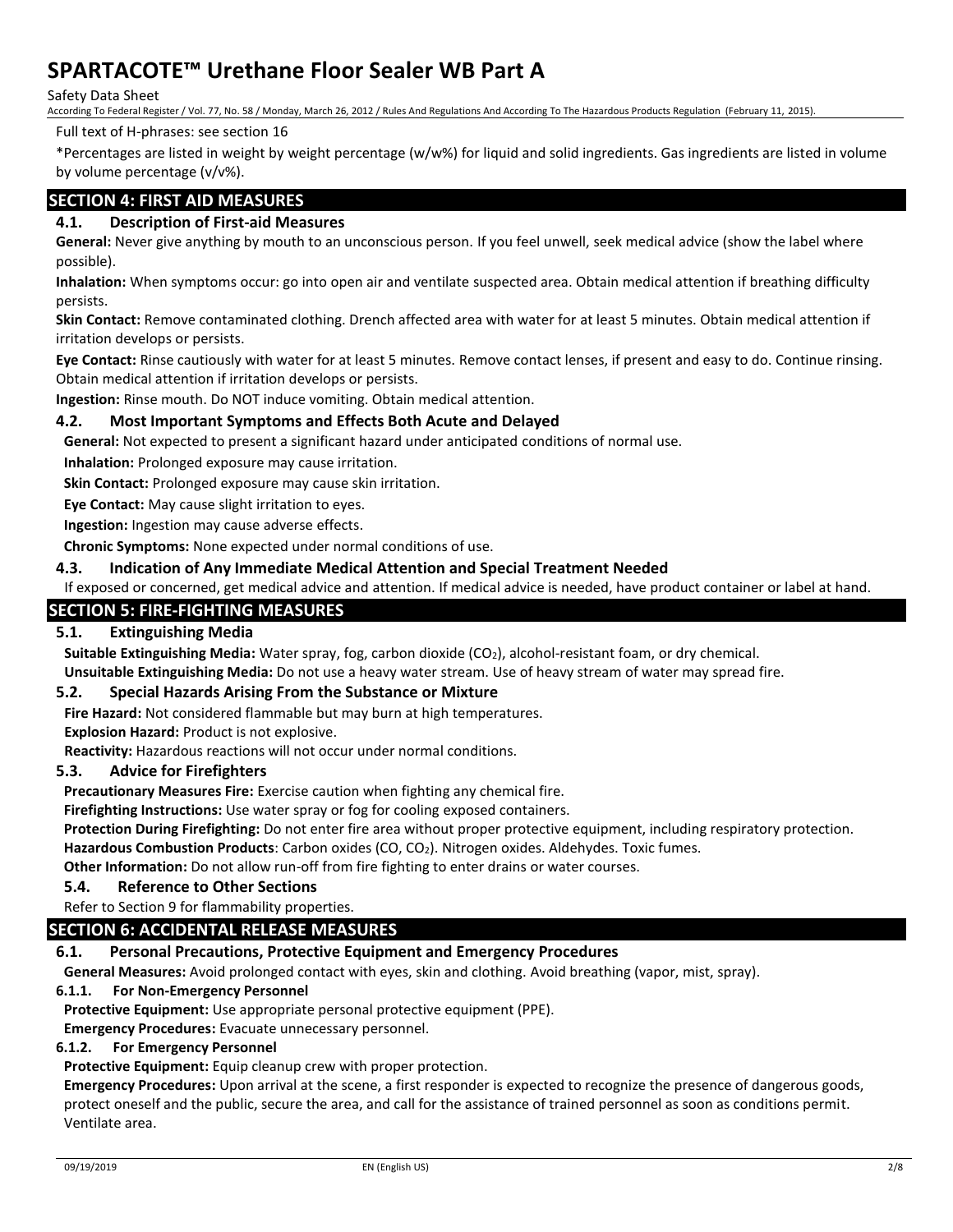#### Safety Data Sheet

According To Federal Register / Vol. 77, No. 58 / Monday, March 26, 2012 / Rules And Regulations And According To The Hazardous Products Regulation (February 11, 2015).

#### **6.2. Environmental Precautions**

Prevent entry to sewers and public waters. Avoid release to the environment.

#### **6.3. Methods and Materials for Containment and Cleaning Up**

**For Containment:** Contain any spills with dikes or absorbents to prevent migration and entry into sewers or streams.

**Methods for Cleaning Up:** Clean up spills immediately and dispose of waste safely. Transfer spilled material to a suitable container for disposal. Contact competent authorities after a spill.

#### **6.4. Reference to Other Sections**

See Section 8 for exposure controls and personal protection and Section 13 for disposal considerations.

#### **SECTION 7: HANDLING AND STORAGE**

#### **7.1. Precautions for Safe Handling**

**Precautions for Safe Handling:** Wash hands and other exposed areas with mild soap and water before eating, drinking or smoking and when leaving work. Avoid prolonged contact with eyes, skin and clothing. Avoid breathing vapors, mist, spray. **Hygiene Measures:** Handle in accordance with good industrial hygiene and safety procedures.

#### **7.2. Conditions for Safe Storage, Including Any Incompatibilities**

**Technical Measures:** Comply with applicable regulations.

**Storage Conditions:** Keep container closed when not in use. Store in a dry, cool place. Keep/Store away from direct sunlight, extremely high or low temperatures and incompatible materials.

**Incompatible Materials:** Oxidizers. Strong acids. Strong bases.

#### **7.3. Specific End Use(s)**

Primer.

#### **SECTION 8: EXPOSURE CONTROLS/PERSONAL PROTECTION**

#### **8.1. Control Parameters**

For substances listed in section 3 that are not listed here, there are no established exposure limits from the manufacturer, supplier, importer, or the appropriate advisory agency including: ACGIH (TLV), AIHA (WEEL), NIOSH (REL), OSHA (PEL), or Canadian provincial governments.

| Triethanolamine (102-71-6)         |                                       |                      |  |
|------------------------------------|---------------------------------------|----------------------|--|
| <b>USA ACGIH</b>                   | ACGIH TWA (mg/m <sup>3</sup> )        | 5 mg/ $m3$           |  |
| <b>Alberta</b>                     | OEL TWA (mg/m <sup>3</sup> )          | 5 mg/ $m3$           |  |
| <b>British Columbia</b>            | OEL TWA (mg/m <sup>3</sup> )          | 5 mg/ $m3$           |  |
| Manitoba                           | OEL TWA (mg/m <sup>3</sup> )          | 5 mg/ $m3$           |  |
| <b>New Brunswick</b>               | OEL TWA (mg/m <sup>3</sup> )          | 5 mg/ $m3$           |  |
| <b>Newfoundland &amp; Labrador</b> | OEL TWA (mg/m <sup>3</sup> )          | 5 mg/ $m3$           |  |
| <b>Nova Scotia</b>                 | OEL TWA (mg/m <sup>3</sup> )          | 5 mg/ $m3$           |  |
| <b>Nunavut</b>                     | OEL STEL (mg/m <sup>3</sup> )         | 10 mg/m $3$          |  |
| <b>Nunavut</b>                     | OEL TWA (mg/m <sup>3</sup> )          | 5 mg/ $m3$           |  |
| <b>Northwest Territories</b>       | OEL STEL (mg/m <sup>3</sup> )         | 10 mg/m $3$          |  |
| <b>Northwest Territories</b>       | OEL TWA (mg/m <sup>3</sup> )          | 5 mg/ $m3$           |  |
| Ontario                            | OEL TWA (mg/m <sup>3</sup> )          | 3.1 $mg/m^3$         |  |
| <b>Ontario</b>                     | OEL TWA (ppm)                         | $0.5$ ppm            |  |
| <b>Prince Edward Island</b>        | OEL TWA (mg/m <sup>3</sup> )          | 5 mg/ $m3$           |  |
| Québec                             | VEMP (mg/m <sup>3</sup> )             | 5 mg/ $m3$           |  |
| Saskatchewan                       | OEL STEL (mg/m <sup>3</sup> )         | 10 mg/m $3$          |  |
| Saskatchewan                       | OEL TWA (mg/m <sup>3</sup> )          | 5 mg/ $m3$           |  |
| Ammonia (7664-41-7)                |                                       |                      |  |
| <b>USA ACGIH</b>                   | ACGIH TWA (ppm)                       | 25 ppm               |  |
| <b>USA ACGIH</b>                   | ACGIH STEL (ppm)                      | 35 ppm               |  |
| <b>USA OSHA</b>                    | OSHA PEL (TWA) (mg/m <sup>3</sup> )   | 35 mg/m <sup>3</sup> |  |
| <b>USA OSHA</b>                    | OSHA PEL (TWA) (ppm)                  | 50 ppm               |  |
| <b>USA NIOSH</b>                   | NIOSH REL (TWA) (mg/m <sup>3</sup> )  | 18 mg/m $3$          |  |
| <b>USA NIOSH</b>                   | NIOSH REL (TWA) (ppm)                 | 25 ppm               |  |
| <b>USA NIOSH</b>                   | NIOSH REL (STEL) (mg/m <sup>3</sup> ) | $27 \text{ mg/m}^3$  |  |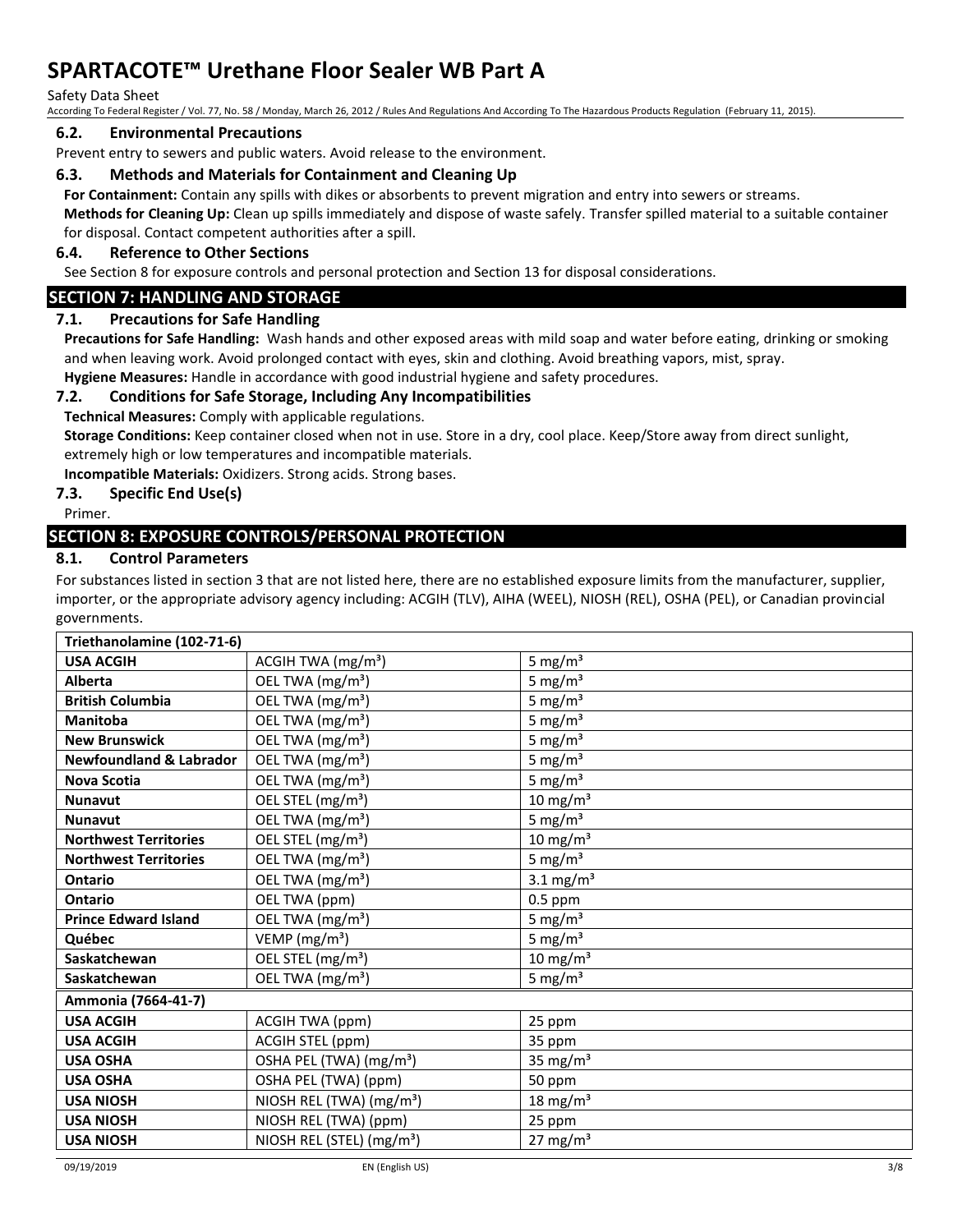Safety Data Sheet

According To Federal Register / Vol. 77, No. 58 / Monday, March 26, 2012 / Rules And Regulations And According To The Hazardous Products Regulation (February 11, 2015).

|                | <b>USA NIOSH</b>                   | NIOSH REL (STEL) (ppm)        | 35 ppm                           |
|----------------|------------------------------------|-------------------------------|----------------------------------|
|                | <b>USA IDLH</b>                    | US IDLH (ppm)                 | 300 ppm                          |
| <b>Alberta</b> |                                    | OEL STEL (mg/m <sup>3</sup> ) | 24 mg/m $3$                      |
| Alberta        |                                    | OEL STEL (ppm)                | 35 ppm                           |
| Alberta        |                                    | OEL TWA (mg/m <sup>3</sup> )  | 17 mg/m $3$                      |
| Alberta        |                                    | OEL TWA (ppm)                 | 25 ppm                           |
|                | <b>British Columbia</b>            | OEL STEL (ppm)                | 35 ppm                           |
|                | <b>British Columbia</b>            | OEL TWA (ppm)                 | 25 ppm                           |
|                | <b>Manitoba</b>                    | OEL STEL (ppm)                | 35 ppm                           |
|                | Manitoba                           | OEL TWA (ppm)                 | 25 ppm                           |
|                | <b>New Brunswick</b>               | OEL STEL (mg/m <sup>3</sup> ) | 24 mg/m $3$                      |
|                | <b>New Brunswick</b>               | OEL STEL (ppm)                | 35 ppm                           |
|                | <b>New Brunswick</b>               | OEL TWA (mg/m <sup>3</sup> )  | 17 mg/m $3$                      |
|                | <b>New Brunswick</b>               | OEL TWA (ppm)                 | 25 ppm                           |
|                | <b>Newfoundland &amp; Labrador</b> | OEL STEL (ppm)                | 35 ppm                           |
|                | <b>Newfoundland &amp; Labrador</b> | OEL TWA (ppm)                 | 25 ppm                           |
|                | <b>Nova Scotia</b>                 | OEL STEL (ppm)                | 35 ppm                           |
|                | <b>Nova Scotia</b>                 | OEL TWA (ppm)                 | 25 ppm                           |
| <b>Nunavut</b> |                                    | OEL STEL (ppm)                | 35 ppm                           |
| <b>Nunavut</b> |                                    | OEL TWA (ppm)                 | 25 ppm                           |
|                | <b>Northwest Territories</b>       | OEL STEL (ppm)                | 35 ppm                           |
|                | <b>Northwest Territories</b>       | OEL TWA (ppm)                 | 25 ppm                           |
| Ontario        |                                    | OEL STEL (ppm)                | 35 ppm                           |
| <b>Ontario</b> |                                    | OEL TWA (ppm)                 | 25 ppm                           |
|                | <b>Prince Edward Island</b>        | OEL STEL (ppm)                | 35 ppm                           |
|                | <b>Prince Edward Island</b>        | OEL TWA (ppm)                 | 25 ppm                           |
| Québec         |                                    | VECD ( $mg/m3$ )              | 24 mg/m $3$                      |
| Québec         |                                    | VECD (ppm)                    | 35 ppm                           |
| Québec         |                                    | VEMP ( $mg/m3$ )              | 17 mg/m $3$                      |
| Québec         |                                    | VEMP (ppm)                    | 25 ppm                           |
|                | Saskatchewan                       | OEL STEL (ppm)                | 35 ppm                           |
|                | Saskatchewan                       | OEL TWA (ppm)                 | 25 ppm                           |
| Yukon          |                                    | OEL STEL (mg/m <sup>3</sup> ) | 30 mg/m $3$                      |
| Yukon          |                                    | OEL STEL (ppm)                | 40 ppm                           |
| Yukon          |                                    | OEL TWA (mg/m <sup>3</sup> )  | $\frac{1}{18}$ mg/m <sup>3</sup> |
| Yukon          |                                    | OEL TWA (ppm)                 | 25 ppm                           |
|                |                                    |                               |                                  |

## **8.2. Exposure Controls**

**Appropriate Engineering Controls:** Suitable eye/body wash equipment should be available in the vicinity of any potential exposure. Ensure adequate ventilation, especially in confined areas. Ensure all national/local regulations are observed. **Personal Protective Equipment:** Gloves. Protective clothing. Protective goggles.



**Materials for Protective Clothing:** Chemically resistant materials and fabrics.

**Hand Protection:** Wear protective gloves.

**Eye and Face Protection:** Chemical safety goggles.

**Skin and Body Protection:** Wear suitable protective clothing.

**Respiratory Protection:** If exposure limits are exceeded or irritation is experienced, approved respiratory protection should be worn. In case of inadequate ventilation, oxygen deficient atmosphere, or where exposure levels are not known wear approved respiratory protection.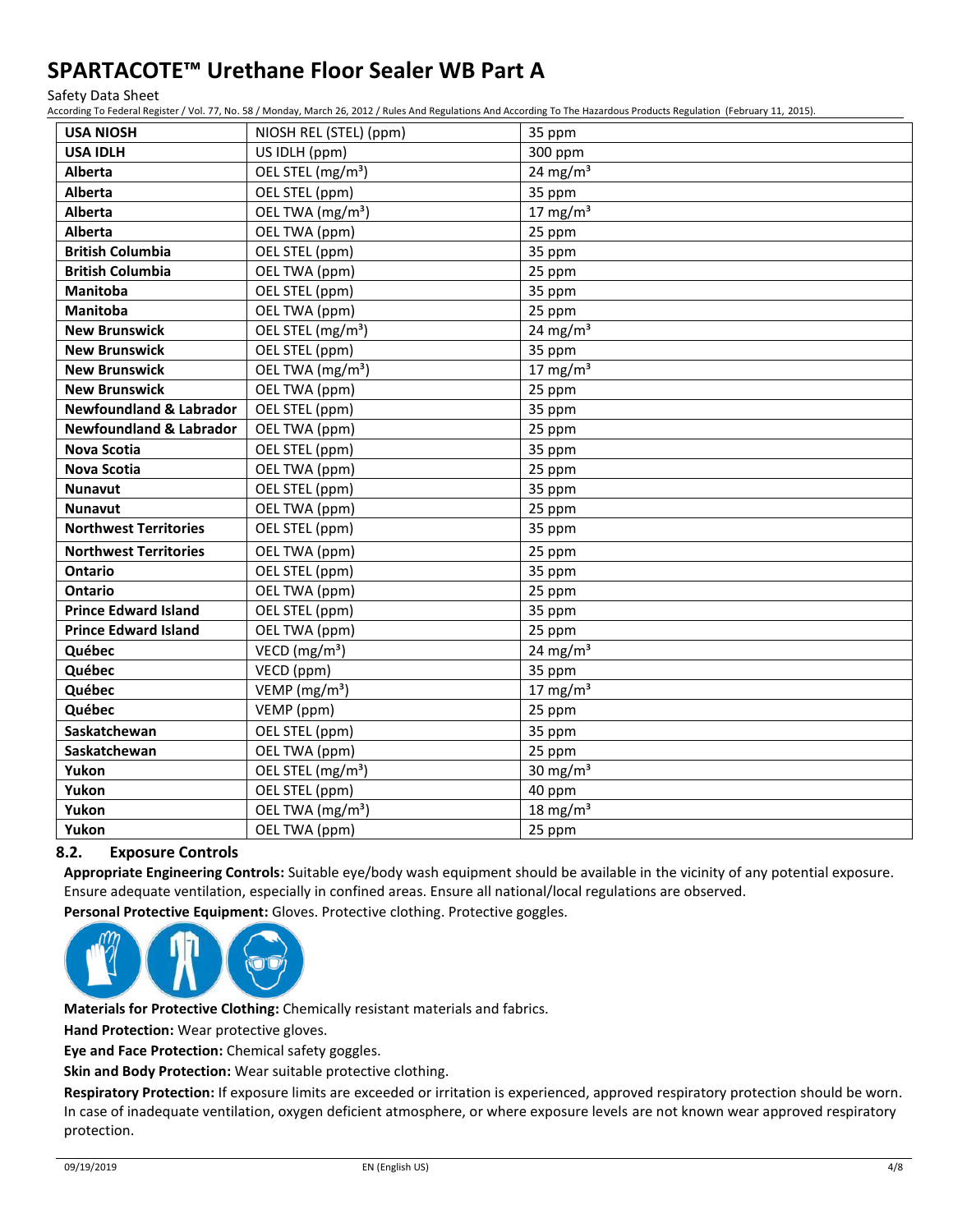Safety Data Sheet

According To Federal Register / Vol. 77, No. 58 / Monday, March 26, 2012 / Rules And Regulations And According To The Hazardous Products Regulation (February 11, 2015).

**Other Information:** When using, do not eat, drink or smoke.

| <b>SECTION 9: PHYSICAL AND CHEMICAL PROPERTIES</b>                   |                                         |  |  |
|----------------------------------------------------------------------|-----------------------------------------|--|--|
| <b>Information on Basic Physical and Chemical Properties</b><br>9.1. |                                         |  |  |
| <b>Physical State</b>                                                | Liquid                                  |  |  |
| Appearance                                                           | Varies                                  |  |  |
| Odor                                                                 | Mild                                    |  |  |
| <b>Odor Threshold</b>                                                | Not available                           |  |  |
| рH                                                                   | Not available                           |  |  |
| <b>Evaporation Rate</b>                                              | Not available                           |  |  |
| <b>Melting Point</b>                                                 | Not available                           |  |  |
| <b>Freezing Point</b>                                                | Not available                           |  |  |
| <b>Boiling Point</b>                                                 | $\approx 100 \degree C (212 \degree F)$ |  |  |
| <b>Flash Point</b>                                                   | >100 °C (212 °F)                        |  |  |
| <b>Auto-ignition Temperature</b>                                     | Not available                           |  |  |
| <b>Decomposition Temperature</b>                                     | Not available                           |  |  |
| Flammability (solid, gas)                                            | Not applicable                          |  |  |
| <b>Lower Flammable Limit</b>                                         | Not available                           |  |  |
| <b>Upper Flammable Limit</b>                                         | Not available                           |  |  |
| <b>Vapor Pressure</b>                                                | Not available                           |  |  |
| Relative Vapor Density at 20°C                                       | Not available                           |  |  |
| <b>Relative Density</b>                                              | Not available                           |  |  |
| <b>Specific Gravity</b>                                              | Not available                           |  |  |
| Solubility                                                           | Water: Soluble                          |  |  |
| <b>Partition Coefficient: N-Octanol/Water</b>                        | Not available                           |  |  |
| <b>Viscosity</b>                                                     | Not available                           |  |  |

## **SECTION 10: STABILITY AND REACTIVITY**

**10.1. Reactivity:** Hazardous reactions will not occur under normal conditions.

**10.2. Chemical Stability:** Stable under recommended handling and storage conditions (see section 7).

**10.3. Possibility of Hazardous Reactions:** Hazardous polymerization will not occur.

**10.4. Conditions to Avoid:** Direct sunlight, extremely high or low temperatures, and incompatible materials.

**10.5. Incompatible Materials:** Oxidizers. Strong acids. Strong bases.

**10.6. Hazardous Decomposition Products:** Thermal decomposition generates: Carbon oxides (CO, CO2). Nitrogen oxides. Aldehydes. Toxic fumes.

## **SECTION 11: TOXICOLOGICAL INFORMATION**

**11.1. Information on Toxicological Effects - Product**

**Acute Toxicity (Oral):** Not classified

**Acute Toxicity (Dermal):** Not classified

**Acute Toxicity (Inhalation):** Not classified

**LD50 and LC50 Data:** Not available

**Skin Corrosion/Irritation:** Not classified

**Eye Damage/Irritation:** Not classified

**Respiratory or Skin Sensitization:** Not classified

**Germ Cell Mutagenicity:** Not classified

**Carcinogenicity:** Not classified

**Specific Target Organ Toxicity (Repeated Exposure):** Not classified

**Reproductive Toxicity:** Not classified

**Specific Target Organ Toxicity (Single Exposure):** Not classified

**Aspiration Hazard:** Not classified

**Symptoms/Injuries After Inhalation:** Prolonged exposure may cause irritation.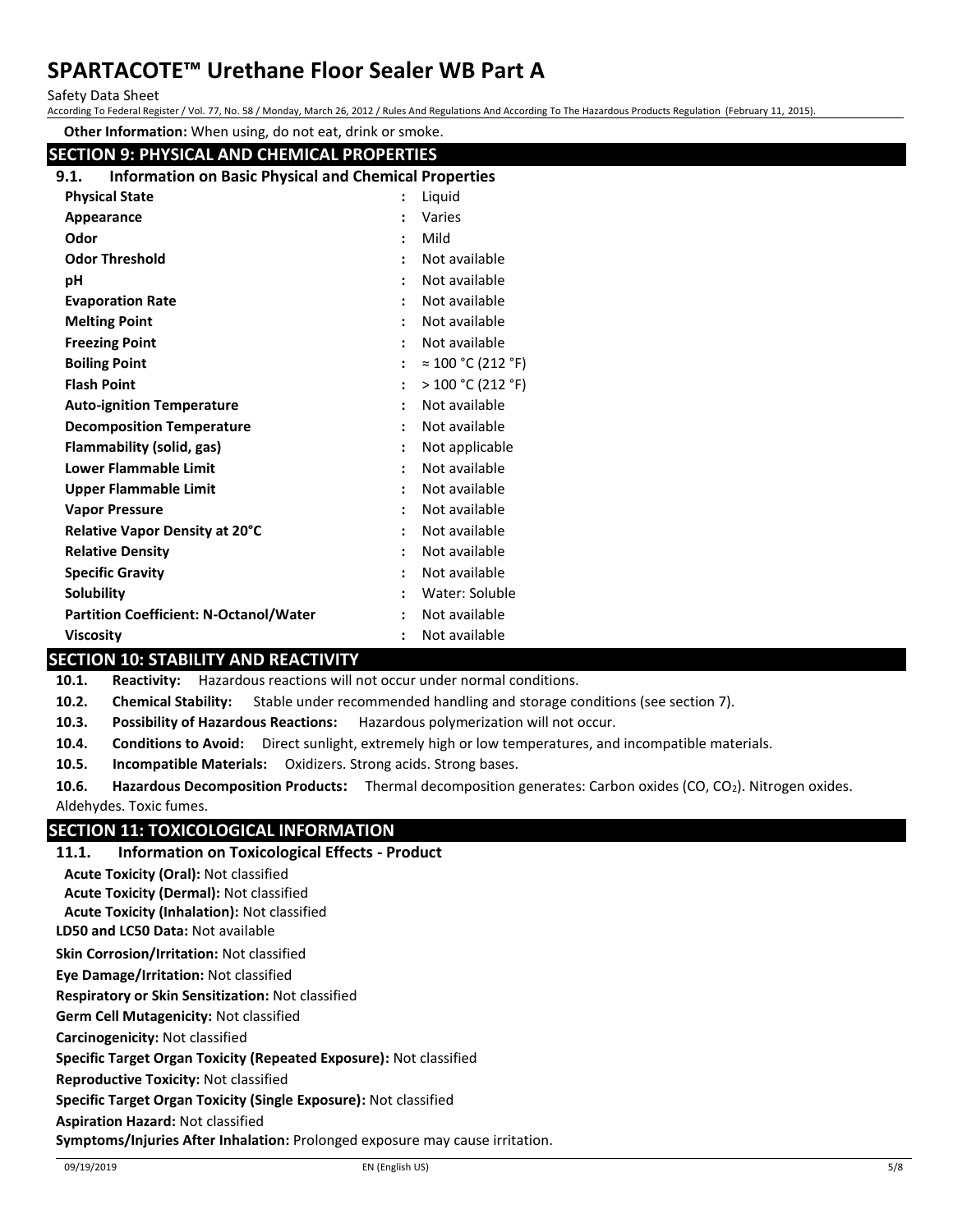Safety Data Sheet

According To Federal Register / Vol. 77, No. 58 / Monday, March 26, 2012 / Rules And Regulations And According To The Hazardous Products Regulation (February 11, 2015).

**Symptoms/Injuries After Skin Contact:** Prolonged exposure may cause skin irritation.

**Symptoms/Injuries After Eye Contact:** May cause slight irritation to eyes.

**Symptoms/Injuries After Ingestion:** Ingestion may cause adverse effects.

**Chronic Symptoms:** None expected under normal conditions of use.

### **11.2. Information on Toxicological Effects - Ingredient(s)**

**LD50 and LC50 Data:**

| 2-Propanol, 1-(2-butoxy-1-methylethoxy)- (29911-28-2) |                                  |  |
|-------------------------------------------------------|----------------------------------|--|
| LD50 Oral Rat                                         | 3700 mg/kg (Species: Wistar)     |  |
| <b>LC50 Inhalation Rat</b>                            | 42.1 ppm/4h                      |  |
| Triethanolamine (102-71-6)                            |                                  |  |
| LD50 Oral Rat                                         | 6400 mg/kg                       |  |
| <b>LD50 Dermal Rabbit</b>                             | > 2000 mg/kg                     |  |
| Ammonia (7664-41-7)                                   |                                  |  |
| LD50 Oral Rat                                         | 350 mg/kg                        |  |
| <b>LC50 Inhalation Rat</b>                            | 5.1 mg/l (Exposure time: 1 h)    |  |
| <b>LC50 Inhalation Rat</b>                            | 2000 ppm/4h (Exposure time: 4 h) |  |
| ATE US/CA (vapors)                                    | 5.10 mg/l/4h                     |  |
| ATE US/CA (dust, mist)                                | 5.10 mg/l/4h                     |  |
| Triethanolamine (102-71-6)                            |                                  |  |
| <b>IARC Group</b>                                     | 3                                |  |
|                                                       |                                  |  |

## **SECTION 12: ECOLOGICAL INFORMATION**

#### **12.1. Toxicity**

**Ecology - General:** Harmful to aquatic life.

| 2-Propanol, 1-(2-butoxy-1-methylethoxy)- (29911-28-2) |                                                                                                    |  |
|-------------------------------------------------------|----------------------------------------------------------------------------------------------------|--|
| LC50 Fish 1                                           | 841 mg/l (Exposure time: 96 h - Species: Poecilia reticulata [static])                             |  |
| ErC50 (algae)                                         | 556.4 mg/l                                                                                         |  |
| Triethanolamine (102-71-6)                            |                                                                                                    |  |
| LC50 Fish 1                                           | 10600 (10600 - 13000) mg/l (Exposure time: 96 h - Species: Pimephales promelas [flow-<br>through]) |  |
| EC50 Daphnia 1                                        | 1386 mg/l                                                                                          |  |
| LC50 Fish 2                                           | 1000 mg/l (Exposure time: 96 h - Species: Pimephales promelas [static])                            |  |
| ErC50 (algae)                                         | 169 mg/l                                                                                           |  |
| <b>NOEC Chronic Crustacea</b>                         | $16 \text{ mg/l}$                                                                                  |  |
| Ammonia (7664-41-7)                                   |                                                                                                    |  |
| EC50 Daphnia 1                                        | 25.4 mg/l (Exposure time: 48 h - Species: Daphnia magna)                                           |  |
| LC50 Fish 2                                           | 0.26 - 4.6 mg/l (Exposure time: 96 h - Species: Lepomis macrochirus)                               |  |
| 122<br><b>Dorcictonce and Dogradability</b>           |                                                                                                    |  |

## **12.2. Persistence and Degradability**

| IZ.Z.<br>Persistence and Degiadability      |                    |  |
|---------------------------------------------|--------------------|--|
| SPARTACOTE™ Urethane Floor Sealer WB Part A |                    |  |
| <b>Persistence and Degradability</b>        | Not established.   |  |
| <b>Bioaccumulative Potential</b><br>12.3.   |                    |  |
| SPARTACOTE™ Urethane Floor Sealer WB Part A |                    |  |
| <b>Bioaccumulative Potential</b>            | Not established.   |  |
| Triethanolamine (102-71-6)                  |                    |  |
| <b>BCF Fish 1</b>                           | 3.9                |  |
| Log Pow                                     | $-2.53$            |  |
| Ammonia (7664-41-7)                         |                    |  |
| Log Pow                                     | $-1.14$ (at 25 °C) |  |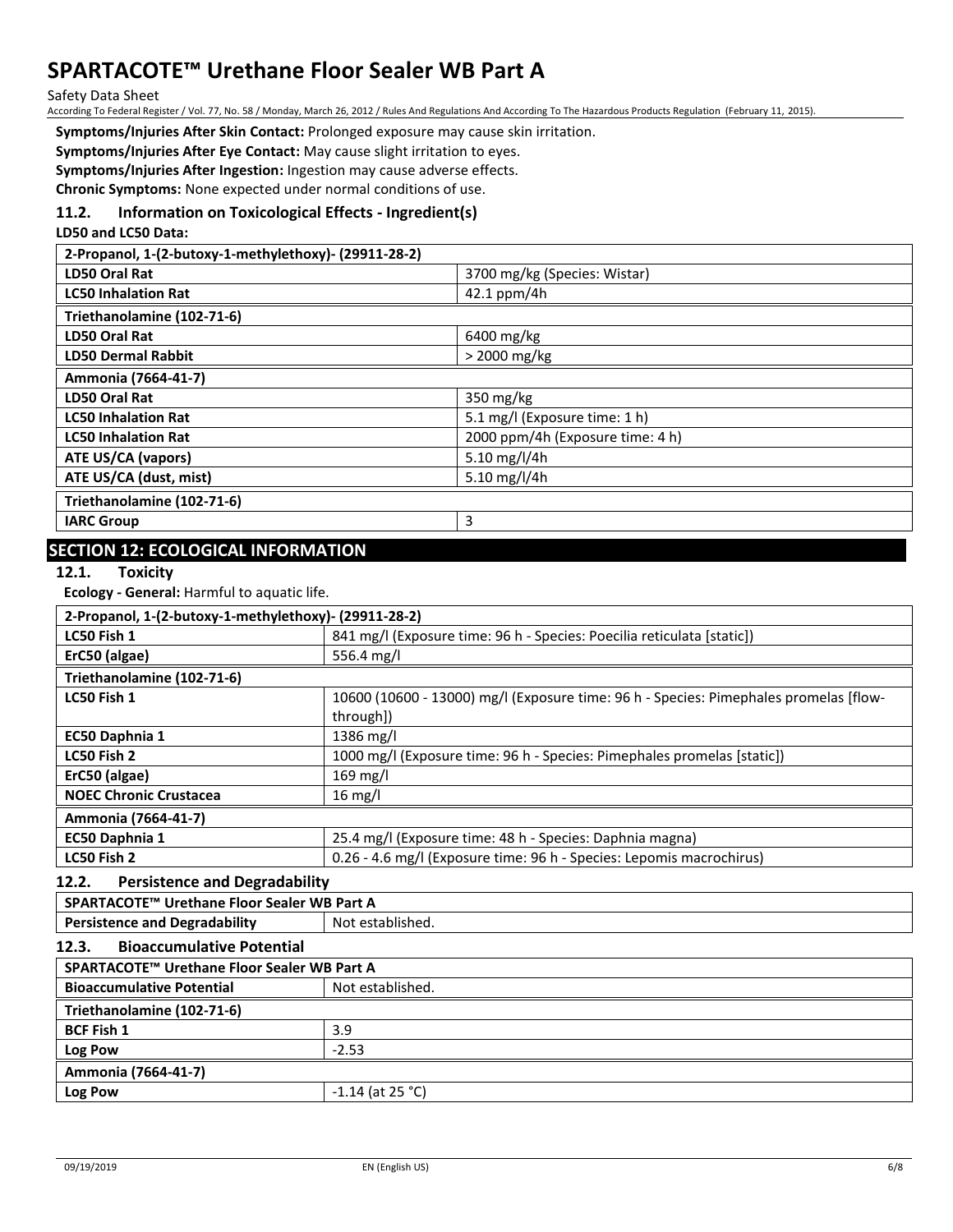Safety Data Sheet

According To Federal Register / Vol. 77, No. 58 / Monday, March 26, 2012 / Rules And Regulations And According To The Hazardous Products Regulation (February 11, 2015).

#### **12.4. Mobility in Soil** Not available

### **12.5. Other Adverse Effects**

**Other Information:** Avoid release to the environment.

### **SECTION 13: DISPOSAL CONSIDERATIONS**

#### **13.1. Waste treatment methods**

**Waste Disposal Recommendations:** Dispose of contents/container in accordance with local, regional, national, and international regulations

**Additional Information:** Container may remain hazardous when empty. Continue to observe all precautions.

**Ecology - Waste Materials:** Avoid release to the environment. This material is hazardous to the aquatic environment. Keep out of sewers and waterways.

#### **SECTION 14: TRANSPORT INFORMATION**

The shipping description(s) stated herein were prepared in accordance with certain assumptions at the time the SDS was authored, and can vary based on a number of variables that may or may not have been known at the time the SDS was issued.

- 14.1. In Accordance with DOT Not regulated for transport
- **14.2. In Accordance with IMDG** Not regulated for transport
- **14.3. In Accordance with IATA** Not regulated for transport

14.4. In Accordance with TDG Not regulated for transport

## **SECTION 15: REGULATORY INFORMATION**

#### **15.1. US Federal Regulations**

**2-Propanol, 1-(2-butoxy-1-methylethoxy)- (29911-28-2)**

Listed on the United States TSCA (Toxic Substances Control Act) inventory

#### **Triethanolamine (102-71-6)**

Listed on the United States TSCA (Toxic Substances Control Act) inventory

#### **Ammonia (7664-41-7)**

Listed on the United States TSCA (Toxic Substances Control Act) inventory

Listed on the United States SARA Section 302

Subject to reporting requirements of United States SARA Section 313

| <b>CERCLA RQ</b>                                          | 100 lb                                                           |
|-----------------------------------------------------------|------------------------------------------------------------------|
| <b>SARA Section 302 Threshold Planning Quantity (TPQ)</b> | 500 lb                                                           |
| <b>SARA Section 313 - Emission Reporting</b>              | 1% (includes anhydrous Ammonia and aqueous Ammonia from          |
|                                                           | water dissociable Ammonium salts and other sources, 10% of total |
|                                                           | aqueous Ammonia is reportable under this listing)                |

#### **15.2. US State Regulations**

#### **Triethanolamine (102-71-6)**

- U.S. Massachusetts Right To Know List
- U.S. New Jersey Right to Know Hazardous Substance List

U.S. - Pennsylvania - RTK (Right to Know) List

#### **Ammonia (7664-41-7)**

- U.S. Massachusetts Right To Know List
- U.S. New Jersey Right to Know Hazardous Substance List
- U.S. Pennsylvania RTK (Right to Know) Environmental Hazard List
- U.S. Pennsylvania RTK (Right to Know) List

#### **15.3. Canadian Regulations**

## **2-Propanol, 1-(2-butoxy-1-methylethoxy)- (29911-28-2)**

Listed on the Canadian DSL (Domestic Substances List)

## **Triethanolamine (102-71-6)**

Listed on the Canadian DSL (Domestic Substances List)

**Ammonia (7664-41-7)**

Listed on the Canadian DSL (Domestic Substances List)